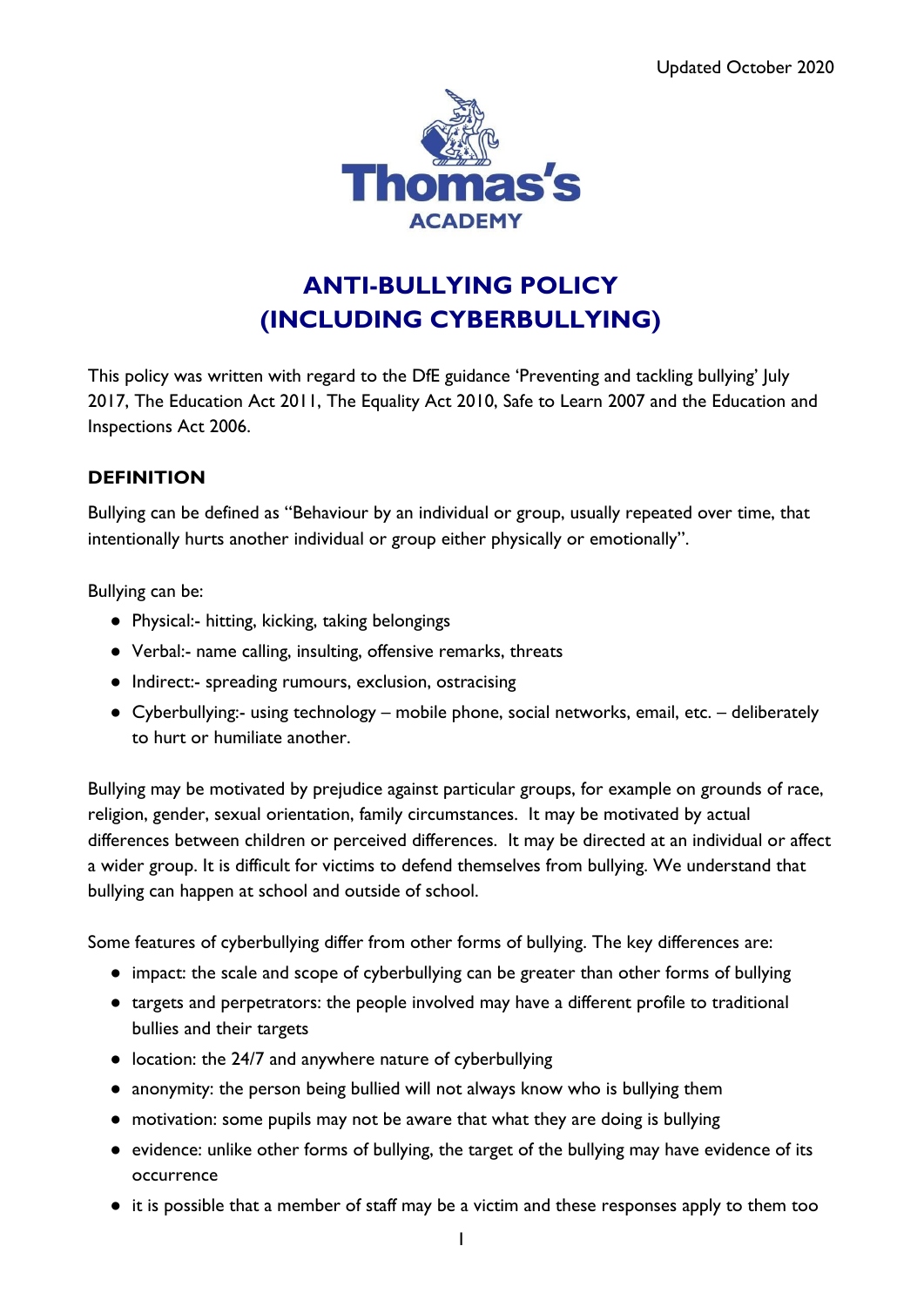## **AIMS**

At Thomas's Academy our aim is that staff, children and parents work together to create a happy, caring learning environment in line with our school rule 'Be Kind' and our School Values. Our aim is to make the schools ones in which bullying  $-$  of any kind  $-$  has no place and to have a whole school approach to ensuring safety, security, openness and confidence. We aim for values of respect for staff and other pupils, an understanding of the value of education, and a clear understanding of how our actions affect others to permeate the whole school environment and be reinforced by staff and older pupils who set a good example to the rest.

The school recognises that technology plays an important and positive role in children's lives, both educationally and socially. It is committed to helping all members of the school community to understand both the benefits and the risks, and to equip children with the knowledge and skills to be able to use technology safely and responsibly.

# **OBJECTIVES**

- To raise awareness of the school's expectations in terms of behaviour and to adhere to our Code of Conduct and School Values
- To communicate effectively to all members of the school community the school's stance on bullying of any kind
- To engage members of the school community in reaching a shared understanding of what bullying and cyberbullying is
- To communicate effectively to all members of the school community the school's policy and procedures
- To promote an open atmosphere in which victims and witnesses know that it is right "to tell" and feel safe to do so
- To work with staff so that they can identify different sorts of bullying and know how to deal with cases sensitively, supportively and effectively
- To have a recognised procedure of sanctions for bullying that is clear and consistent
- To take appropriate action in cases of bullying and keep a detailed record
- To work with children in a range of ways to equip them with social and emotional skills in order to reduce bullying and to be able to counter and deal with bullying

### **STRATEGIES**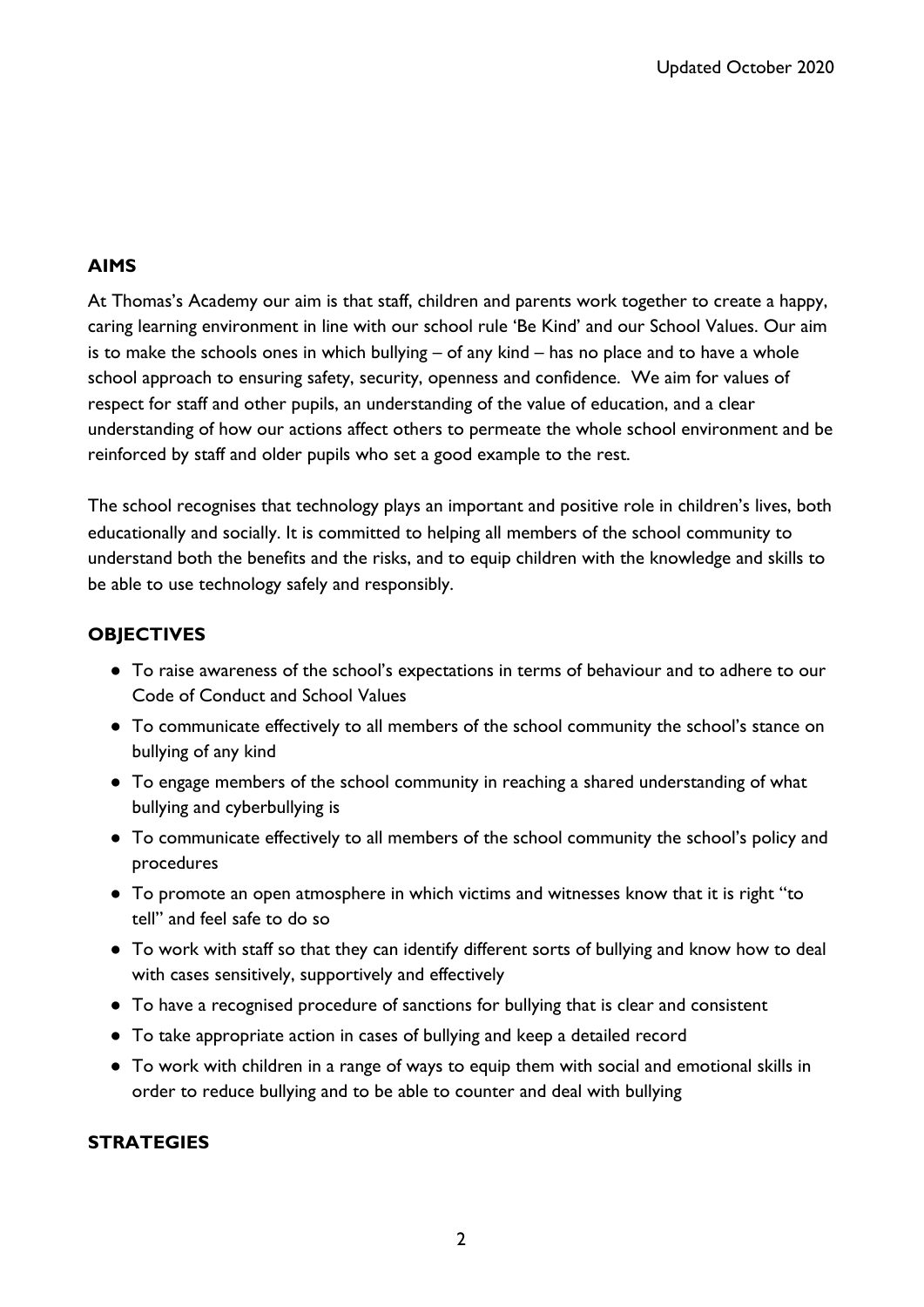Thomas's Academy have their own school-specific range of strategies for involving children, staff and parents in anti-bullying measures. This will include prevention, communication, knowledge of sanctions and celebration of success, and will involve the following strategies:

- Highlighting, our Deputy Head (Inclusion) as Anti-bullying Co-ordinator
- Involving parents to ensure that they are clear that the school does not tolerate bullying and are aware of the procedures to follow if they believe that their child is being bullied
- Involving pupils so they understand the school's approach and are clear about the part they can play to prevent bullying, including when they find themselves as bystanders
- Regularly evaluating and updating approaches to take account of developments in technology, for instance updating 'Acceptable use' policies for computers
- Publicising rules and implementing disciplinary sanctions. The consequences of bullying should reflect the seriousness of the incident. We will also deal with bullying that occurs outside of school that has been brought to our attention
- Openly discussing differences between people that could motivate bullying, such as religion, ethnicity, gender or sexuality. Also children with different family situations
- Using specific organisations or resources for help with particular problems
- Providing effective staff training for all staff, including non-teaching staff, to enable them recognise types of bullying, including homophobic, biphobic, transphobic bullying and cyberbullying and how recognise signs of possible victims and how to respond appropriately
- Making it easy for pupils to report bullying so that they are assured that they will be listened to and incidents acted on.
- Providing information on external reporting routes e.g. mobile phone company, internet service provider, Childline
- Making positive use of technology across the curriculum
- Supporting pupils in safe and responsible use of the internet including understanding the importance of password security and the need to log out of accounts

### **Staff**

In dealing with reported cases of bullying we undertake to:

- never ignore suspected bullying
- not make premature assumptions
- listen carefully to all accounts
- protect and support a child who has been bullied
- help the child who has bullied to recognise the effect of their behaviour and to take responsibility for it. Apply appropriate sanctions and support the child in changing their behaviour
- recognise that the one who bullies is likely to have been the victim of bullying and/or has issues that need to be explored and resolved
- inform and involve parents
- involve outside agencies where necessary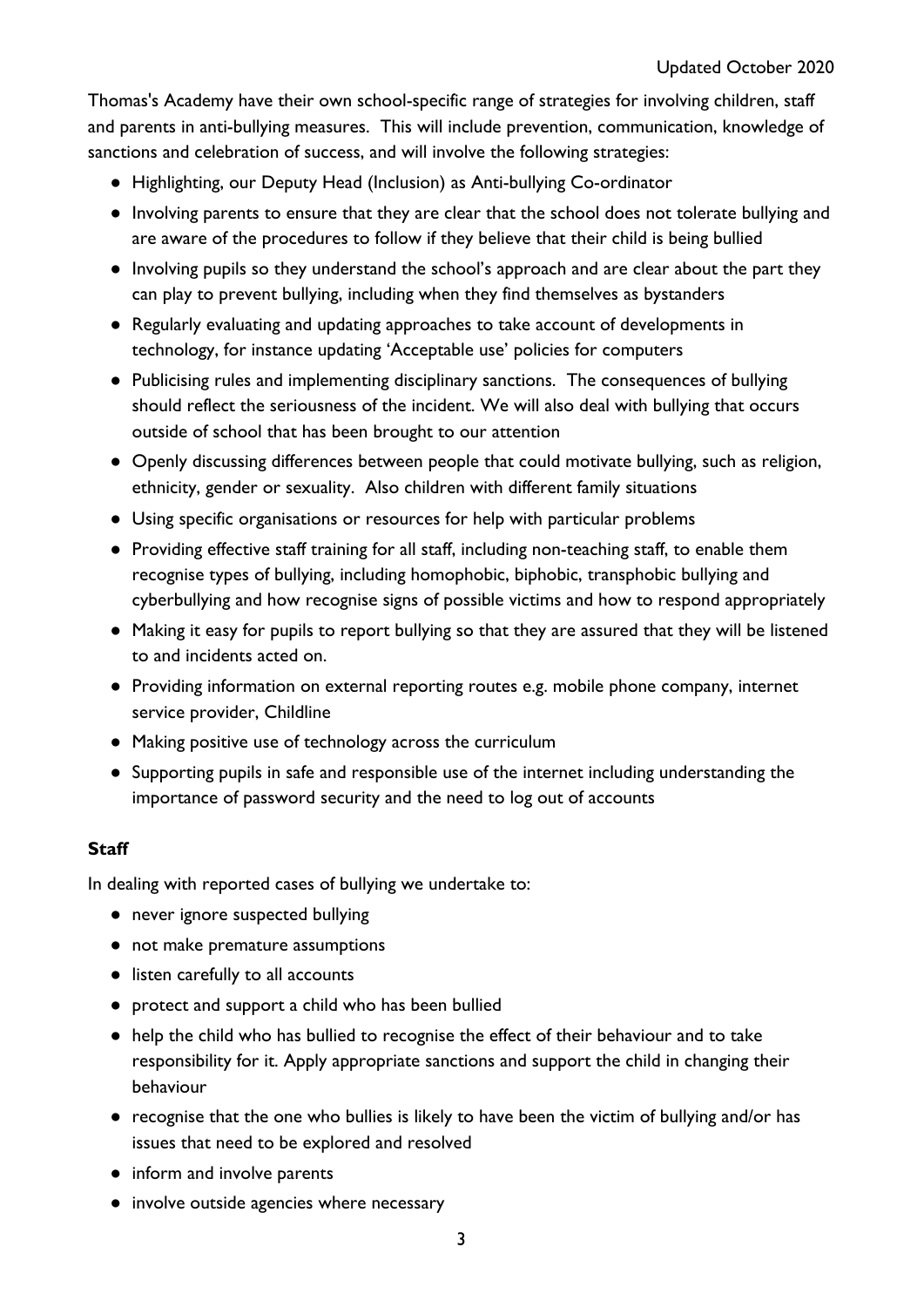- keep detailed records of occurrences with information from all involved
- follow up repeatedly, checking that bullying has not resumed

### **Pupils**

- The Anti-bullying Policy is re-introduced to all pupils at the beginning of each academic year.
- Through the curriculum, an anti-bullying ethos is developed and self-esteem and peer power enhanced. Respect for others, tolerance and kindness are promoted at every opportunity.
- The pupils will be involved in developing and communicating a code of advice on protecting themselves from getting caught up in cyberbullying and on reporting cases they experience.

Children will learn through a combination of direct discussion about bullying and indirect strategies in teaching and other aspects of the school. These include:

- Code of Conduct
- School Values
- Assemblies
- PSHE and Citizenship lessons
- Circle Time
- Special awareness-raising days or events
- Signing an Acceptable Use Policy (from Year 3) before they use the internet in school

### **Parents**

- Information about the School's policy and procedures will be published online.
- Parents are expected to follow the School's Code of Conduct and support the school's stance on bullying
- We encourage parents to tell the school of concerns, including those relating to incidents out of school, and we publicise the name of the Deputy Head (Inclusion) as Anti-bullying Co-ordinator
- Any concerns raised by parents will be sympathetically heard and investigated.
- **●** Parents of both victims and bullies will be supported.
- We provide parents with information on e.g. internet safety via literature, talks etc

With cases of cyberbullying we offer the following guidance:

- Advise the person not to retaliate or reply. Instead, keep the evidence and take it to their parent or a member of staff
- Preserve evidence and a record of abuse; save phone messages, record or save-and-print instant messenger conversations, print or produce a screen-grab of social network pages, print, save and forward to staff whole email messages
- If images are involved, determine whether they might be illegal or raise child protection concerns. If so, contact: the local police or the London Safeguarding Children Board Officer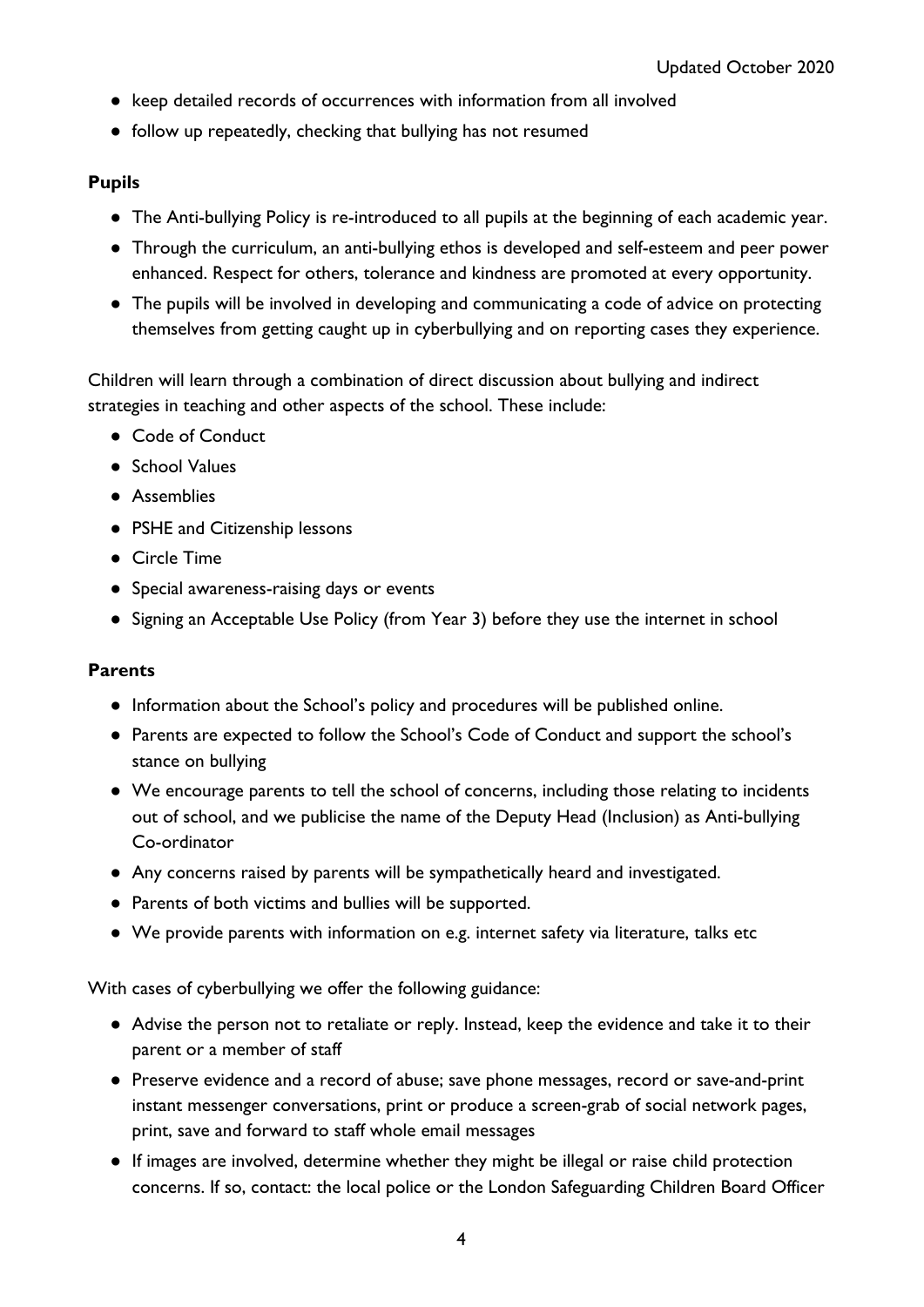- **●** Advise the person to consider what information they have in the public domain
- **●** Unless the victim sees it as a punishment, it may be advisable to change their information e.g. mobile phone number
- **●** Remove any hurtful or embarrassing content from the web, either by contacting the person who posted it (if known) or by contacting the host provider and make a report to get the content taken down.
- **●** In some cases, the person being bullied may be able to block the person bullying from their sites and services. Appendix 2 contains information on what service providers can do and how to contact them
- Any allegations against staff should be handled as other allegations following guidance in Safeguarding Children and Safer Recruitment in Education.
- Sanctions for any breaches of AUPs or internet/mobile phone agreements will be applied
- School staff may request a pupil to reveal a message or other phone content and may confiscate a phone
- Head teachers have the power 'to such extent as is reasonable' to regulate the conduct of pupils when they are off-site or not under the control or charge of a member of staff. (Education and Inspections Act 2006)

### **MONITORING AND EVALUATION**

- The school will undertake an audit of 'hot spots' in the school, the grounds and in off-site facilities to identify areas and times where children feel vulnerable or at risk.
- The school will undertake regular audits of parents' and pupils' views of the effectiveness of the Anti-bullying Policy and procedures.
- The school will regularly evaluate and update their approach to take account of developments in technology, for instance updating "acceptable use" policies for computers
- All reported cases of bullying will be recorded, including Cyberbullying, and the Anti-bullying Co-ordinator will a) keep records confidential and secure b) allow access to the records only to the Senior Leadership Team and the Governors.
- The Anti-bullying Co-ordinator will report annually to the Senior Leadership Team on the number and type of cases recorded and the trend of cases over the previous three years.
- The Anti-bullying Co-ordinator and Head will report to the Governors annually, using monitoring information and feedback from staff, pupils and parents, on any required changes to this policy or procedures or to any other related policy.
- The Anti-bullying Policy will be discussed, monitored and reviewed on a regular basis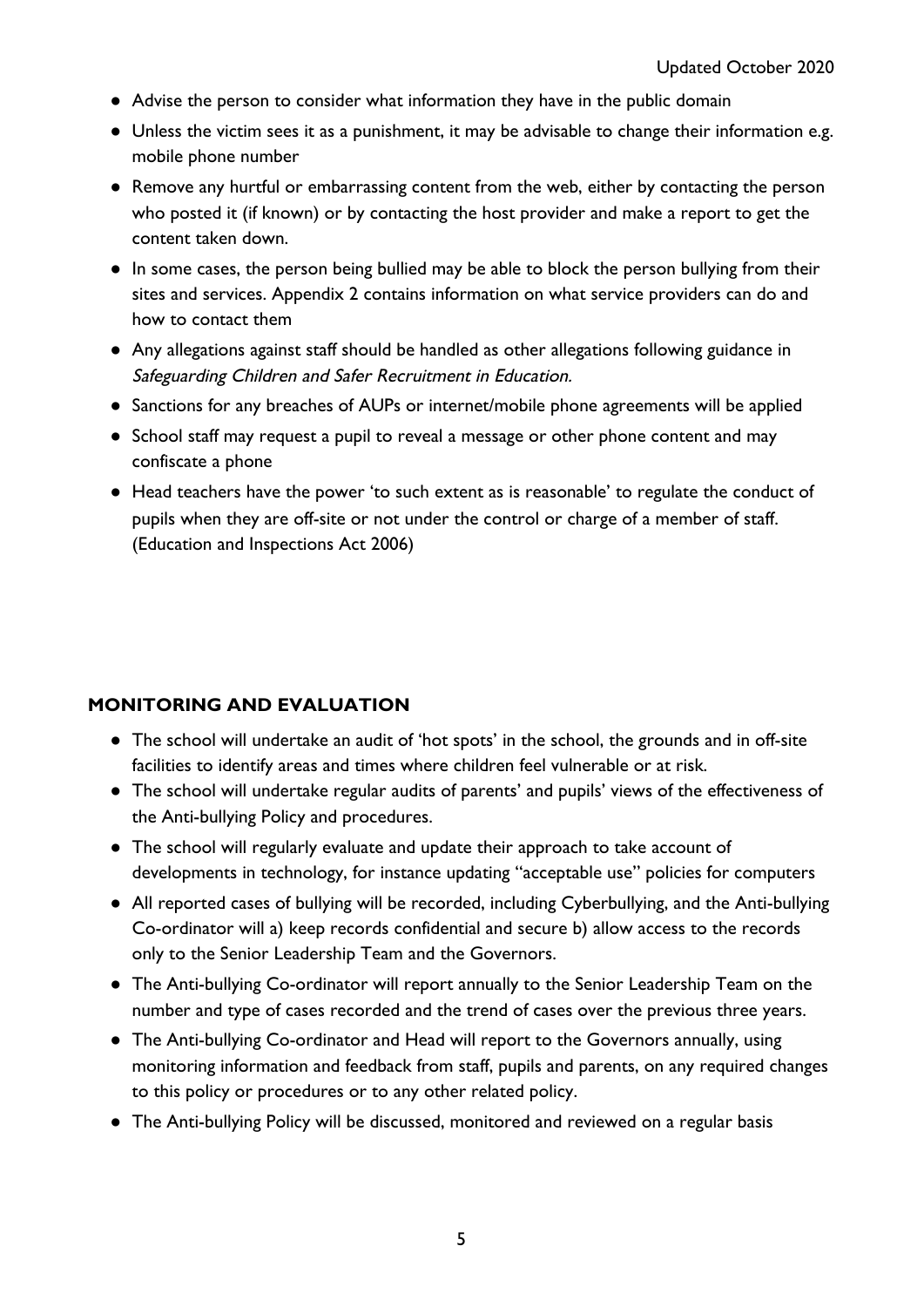See also: Behaviour Policy, Code of Conduct, E-Safety Policy, ICT Acceptable use Policy, Mobile Phone Policy, PSHE Policy, Safeguarding Children Policy, Whistle Blowing **Policy** 

| This policy will be reviewed annually |             |                                                          |
|---------------------------------------|-------------|----------------------------------------------------------|
| Reviewed: September 2019              | By: $\vert$ | Miles Chester & The Personnel, Policies and Safeguarding |
|                                       |             | Committee                                                |
| Reviewed: October 2020                | By:         | Suzanne Kelly                                            |
| Date of next review: October          | By          | Suzanne Kelly                                            |
| 2021                                  |             |                                                          |

# **APPENDIX 1: Some Useful Agencies/Resources**

Websites and resources that offer support guidance and strategies for children, young people, schools and parents/carers to prevent all forms of bullying:

**The Anti-Bullying Alliance (ABA)**: Founded in 2002 by NSPCC and National Children's Bureau, the Anti-Bullying Alliance (ABA) brings together over 100 organisations into one network to develop and share good practice across the whole range of bullying issues.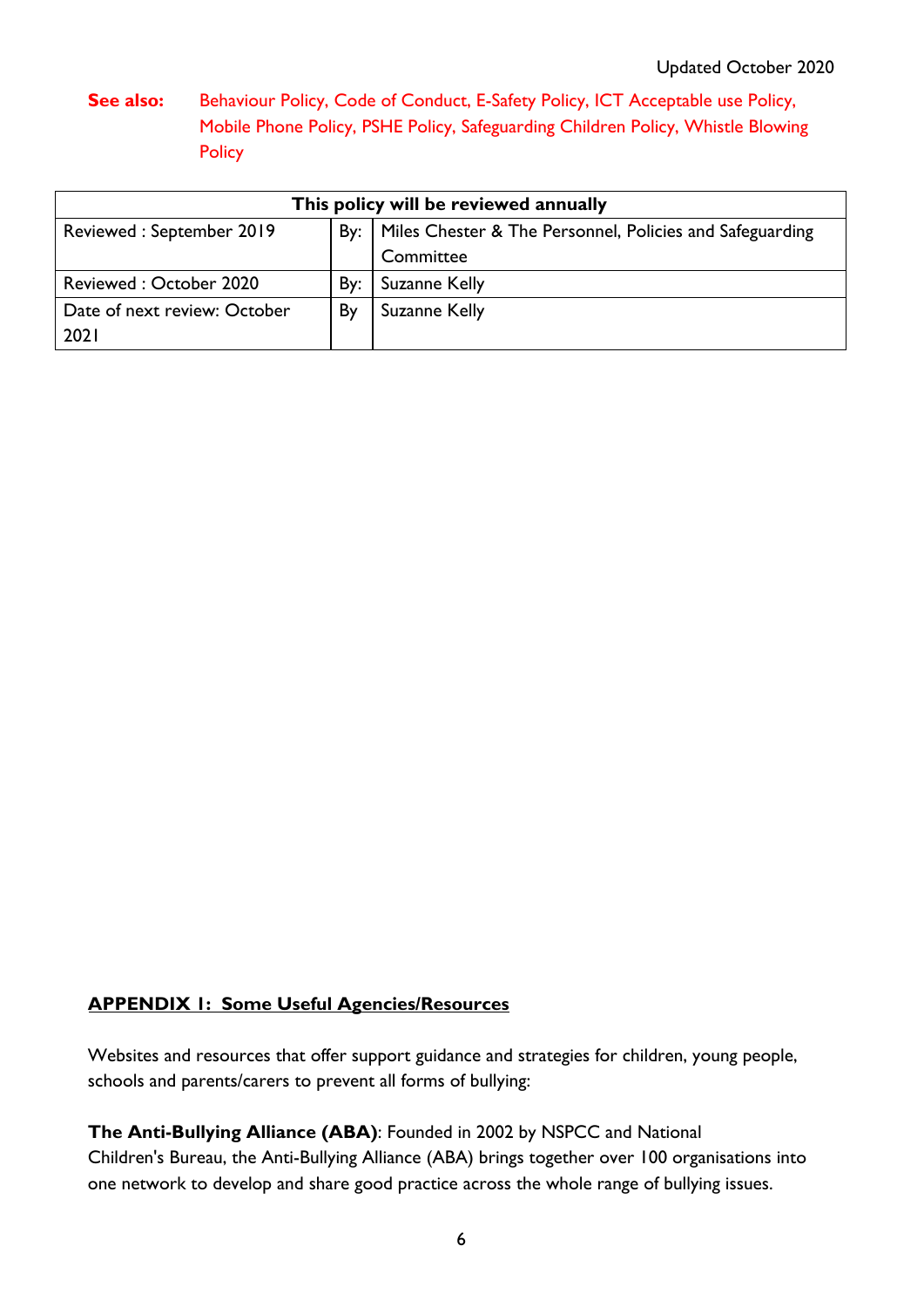#### [www.anti-bullyingalliance.org.uk](http://www.anti-bullyingalliance.org.uk/)

#### **BeatBullying**

A very successful charity that supports borough-based, youth-lead, anti-bullying campaigns. It works with young people and professionals and organises seminars, training courses and conferences. It has an accessible website for young people and schools. It also provides professionals with comprehensive anti-bullying toolkits. [www.beatbullying.org](http://www.beatbullying.org/)

#### **Chatdanger**

This gives advice for young people and parents on using Internet Chat rooms safely. [www.chatdanger.com](http://www.chatdanger.com/)

### **CEOP: (Child Exploitation Online Protection)**

A newly formed government agency that is dedicated to promoting online safety for children who may be vulnerable to sexual exploitation in chat rooms. It works with a number of charities and police across the UK and has a website for secondary age pupils called 'thinkuknow'. [www.ceop.gov.uk](http://www.ceop.gov.uk/)

#### **ChildLine**

This provides a 24 hour helpline for children and young people being bullied in the UK. Children and young people can call 0800 1111 to talk about any problem. It is a major charity that is now housed with NSPCC. It provides training in peer support for pupils and schools and has a range of publications and downloadable resources for children, parents and teachers. [www.childline.org.uk](http://www.childline.org.uk/)

#### **Kidscape**

Kidscape is committed to keeping children safe from abuse. It is the first charity in the UK established specifically to prevent bullying and child sexual abuse it provides information, good resources and training for children and young people under the age of 16, their parents/carers. It offers a range of courses for professionals. It also provides courses in assertiveness training, ZAP, for children and young people and develops their confidence and skills to resist bullying and forms of abuse.

#### [www.kidscape.org.uk](http://www.kidscape.org.uk/)

### **NSPCC**

The NSPCC works tirelessly and promotes public campaigns to stop cruelty to children. There is advice on a number of issues related to bullying, child protection, and abuse. Kids Zone which contains details for their child protection helpline for young people who have problems at home or are being bullied.

[www.nspcc.org.uk](http://www.nspcc.org.uk/)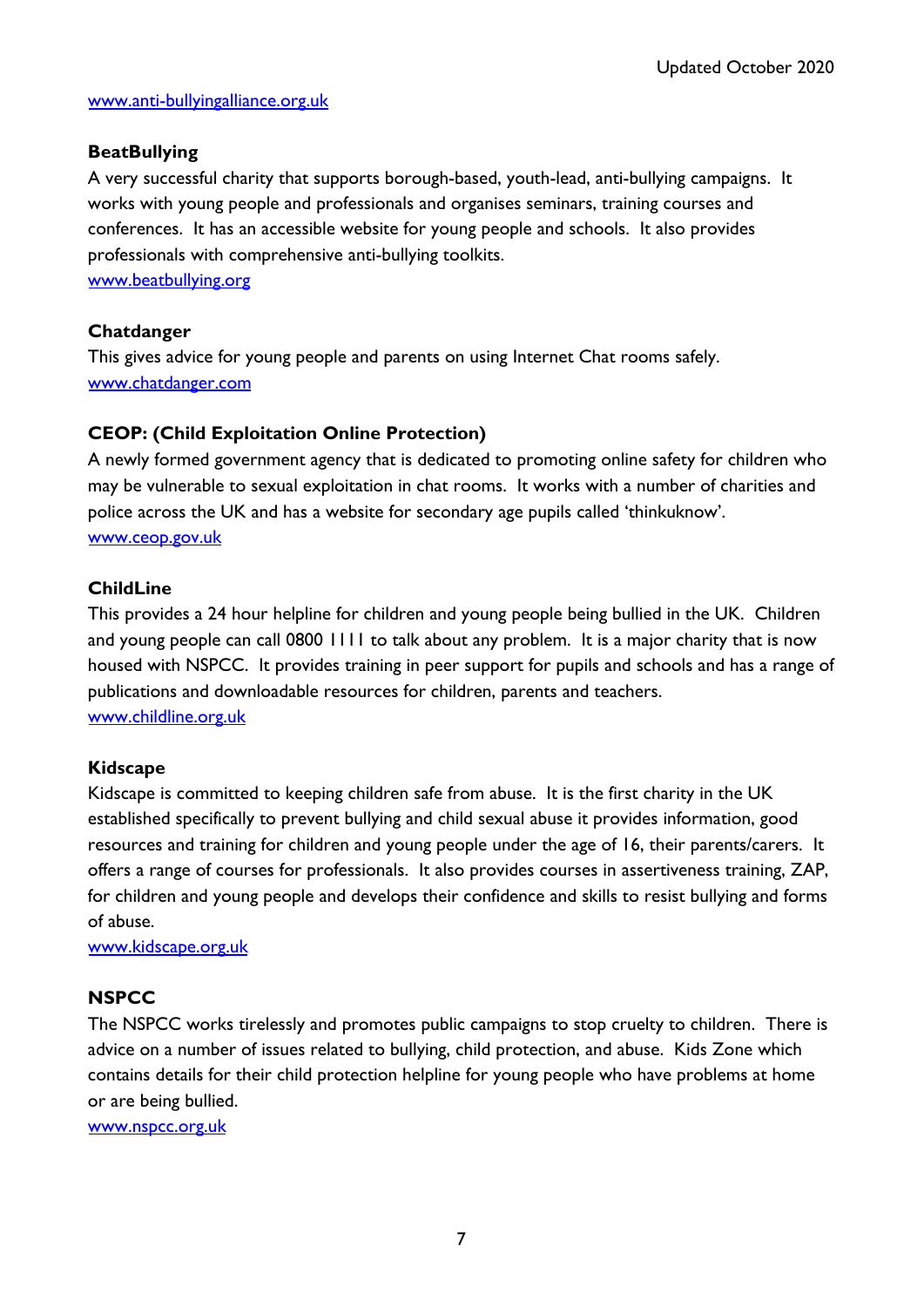## **Parentline Plus**

This is a charity dedicated to support parents on all issues related to parenting and has a very helpful section on bullying. [www.parentlineplus.org.uk](http://www.parentlineplus.org.uk/)

### **Stopcyberbullying**

<http://stopcyberbullying.org/parents/>

### **Throwing Stones**

This is a video and resource pack, using drama, made by Leicestershire Police and Local Authority on racist bullying aimed at 9-13 year olds. More information can be found on the local authority website which has a number of really useful information sheets for pupils and ideas for teachers and parents on what bullying is and how to stop it.

[www.beyondbullying.com](http://www.beyondbullying.com/)

### **Young Minds**

Young Minds aims to promote the mental health of children and young people through a parent's information service, training and consultancy, advocacy and publications. Its site provides basic information on a range of subjects including bullying.

[www.youngminds.org.uk](http://www.youngminds.org.uk/)

# **BOOKS**

Most of the websites listed above have books and resources that schools can order to extend their understanding of bullying and how to prevent it.

### **Journeys**

Children and young people talking about bullying. This booklet, the first publication from the Office of the Children's Commissioner for England, tells the real stories of ten children and young people who have experience bullying. It also includes their tips for dealing with bullying and an endnote by Al Aynsley-Green, the Children's Commissioner for England.

### **Primary**

"A Volcano in my Tummy" written by Elaine Whitehouse and Warwick Pudney. The book begins with a little insight into anger itself as well as the "rules" of anger. Anger is okay. It's okay to feel anger, to talk about anger, to express anger in an appropriate way. It's not okay to hurt yourself and other people, animals or things when you are angry. This is an excellent practical resource with imaginative ideas for lessons to help children to manage and deal with the emotion of anger. [www.amazon.co.uk](http://www.amazon.co.uk/)

### **Secondary**

Adolescent Volcanoes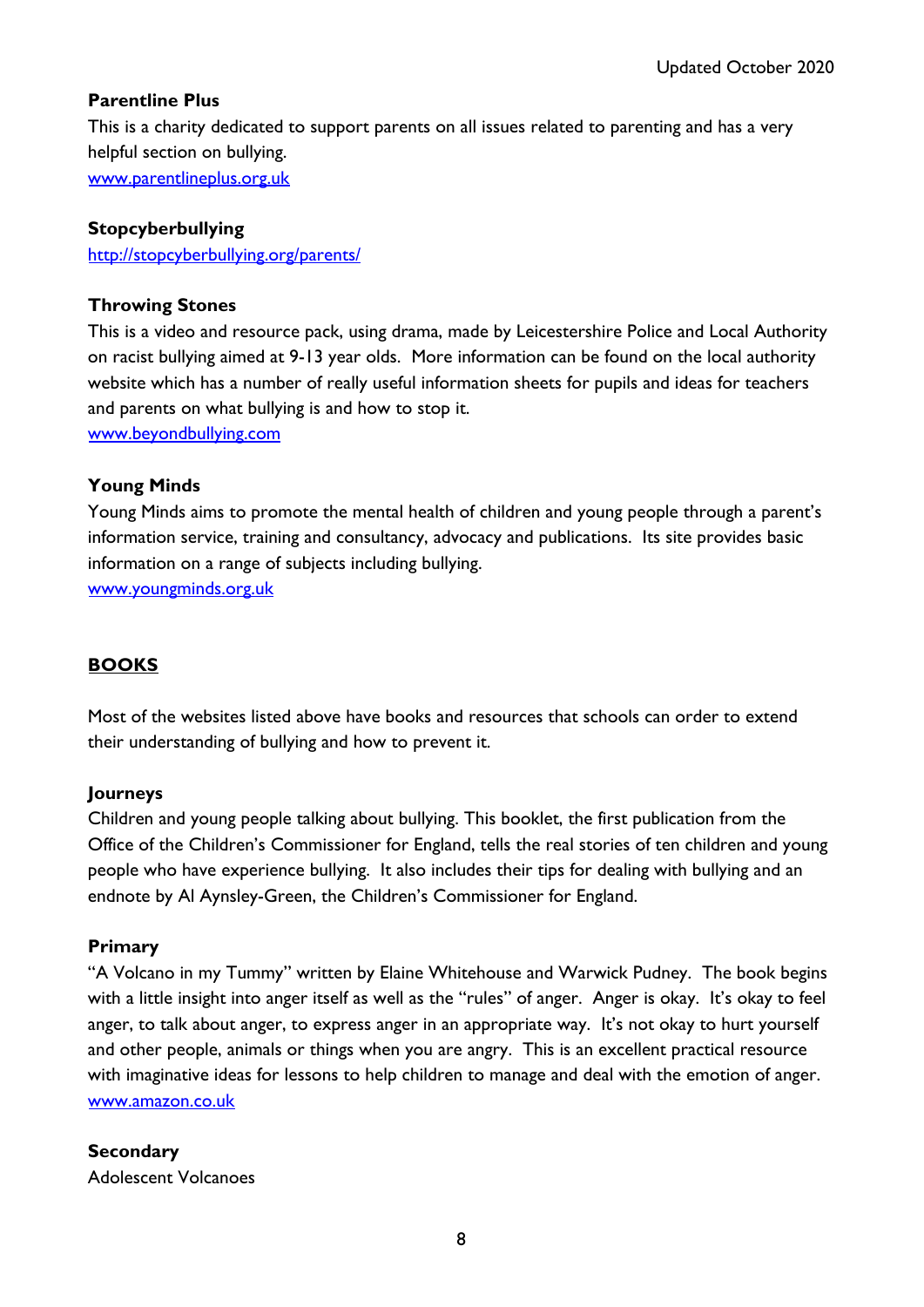This is another marvellous book that has a section for adolescents and one for adults giving useful activities and exercises that can be adapted to help young people to deal with anger, set boundaries and communicate appropriately.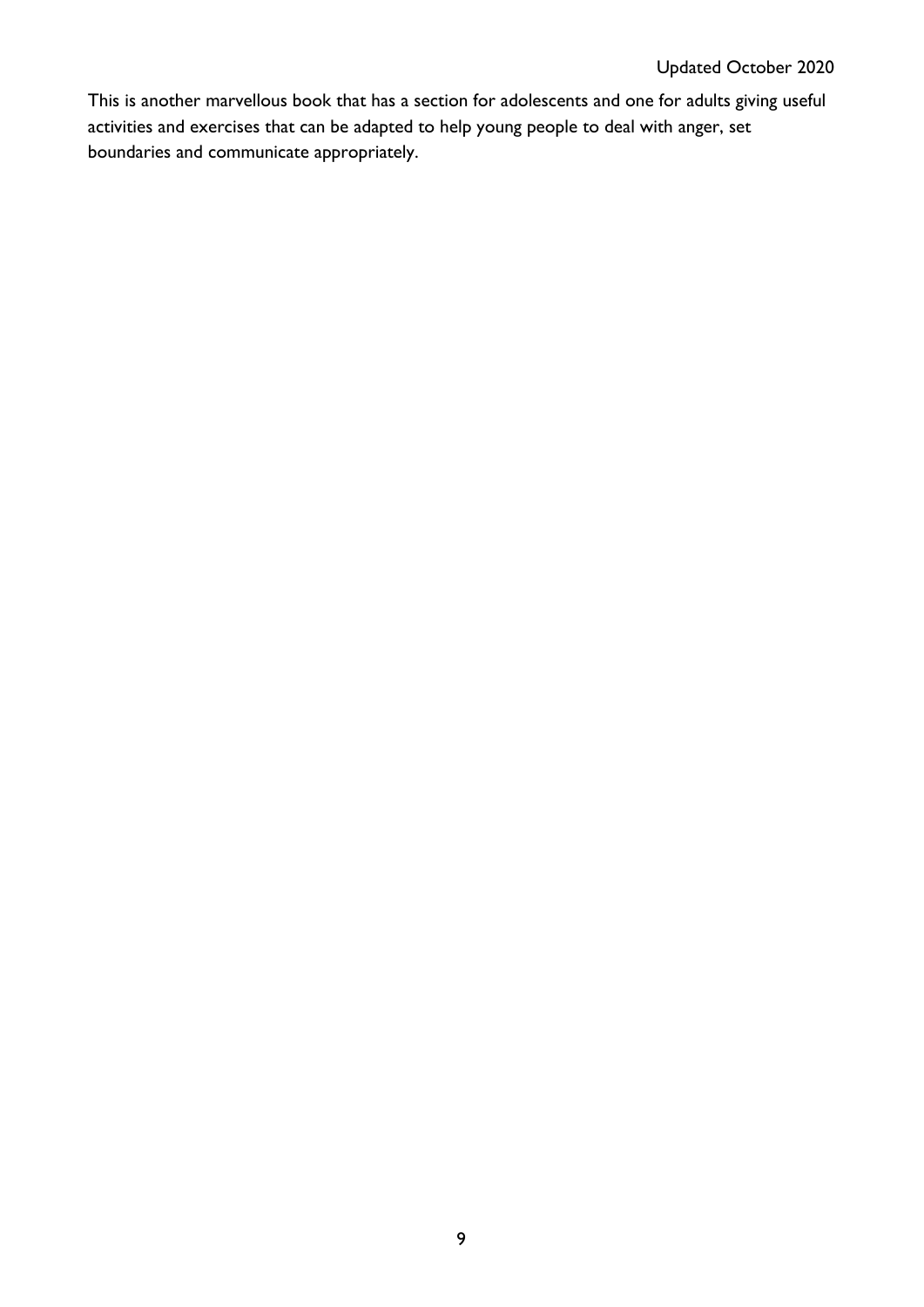### **APPENDIX 2: When and how to contact the service provider**

### **Mobile Phones**

All UK mobile operators have nuisance call centres set up and/or procedures in place to deal with such instances. The responses may vary, but possibilities for the operator include changing the mobile number of the person being bullied so that the bully will not be able to continue to contact them without finding out their new number. It is not always possible for operators to bar particular numbers from contacting the phone of the person being bullied, although some phone handsets themselves do have this capability. Action can be taken against the bully's phone account (e.g. blocking their account), only with police involvement.

### **Social networking sites (e.g. Instagram, Facebook, Snapchat)**

It is normally possible to block/ignore particular users on social networking sites, which should mean the user can stop receiving unwanted comments. Users can do this from within the site.

Many social network providers also enable users to pre-moderate any comments left on their profile before they are visible by others. This can help a user prevent unwanted or hurtful comments appearing on their profile for all to see. The user can also set their profile to 'Private,' so that only those authorised by the user are able to access and see their profile.

It is good practice for social network providers to make reporting incidents of cyberbullying easy, and thus have clear, accessible and prominent reporting features. Many of these reporting features will be within the profiles themselves, so they are 'handy' for the user. If social networking sites do receive reports about cyberbullying, they will investigate and can remove content that is illegal or breaks their terms and conditions in other ways. They may issue conduct warnings and they can delete the accounts of those that have broken these rules. It is also good practice for social network providers to make clear to the users what the terms and conditions are for using the service, outlining what is inappropriate and unacceptable behaviour, as well as providing prominent safety information so that users know how to use the service safely and responsibly.

### **Instant Messenger (IM)**

It is possible to block users, or change Instant Messenger IDs so the bully is not able to contact their target any more. Most providers will have information on their website about how to do this. In addition, the Instant Messenger provider can investigate and shut down any accounts that have been misused and clearly break their terms of service. The best evidence for the service provider is archived or recorded conversations and most IM providers allow the user to record all messages. It is also good practice for Instant Messenger providers to have visible and easy-to-access reporting features on their service.

### **Email providers (e.g. Hotmail and Gmail)**

It is possible to block particular senders and if the bullying persists and alternative is for the person being bullied to change their email addresses. The email provider will have information on their website and how to create a new account.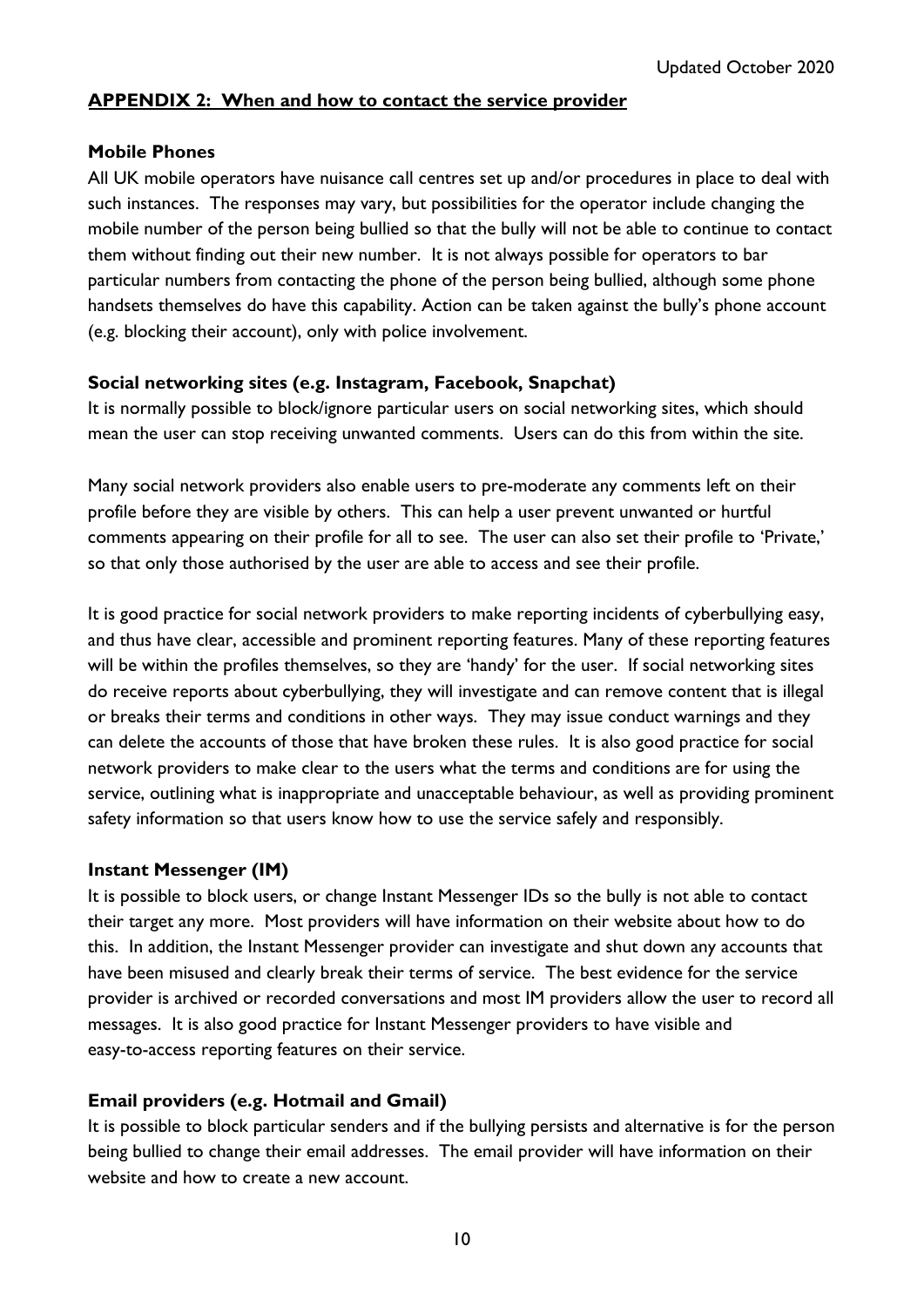## **Video-hosting sites**

It is possible to get content taken down from video-hosting sites, though the content will need to be illegal or have broken the terms of service of the site in other ways. On YouTube, for example, it is possible to report content to the site provider an inappropriate.